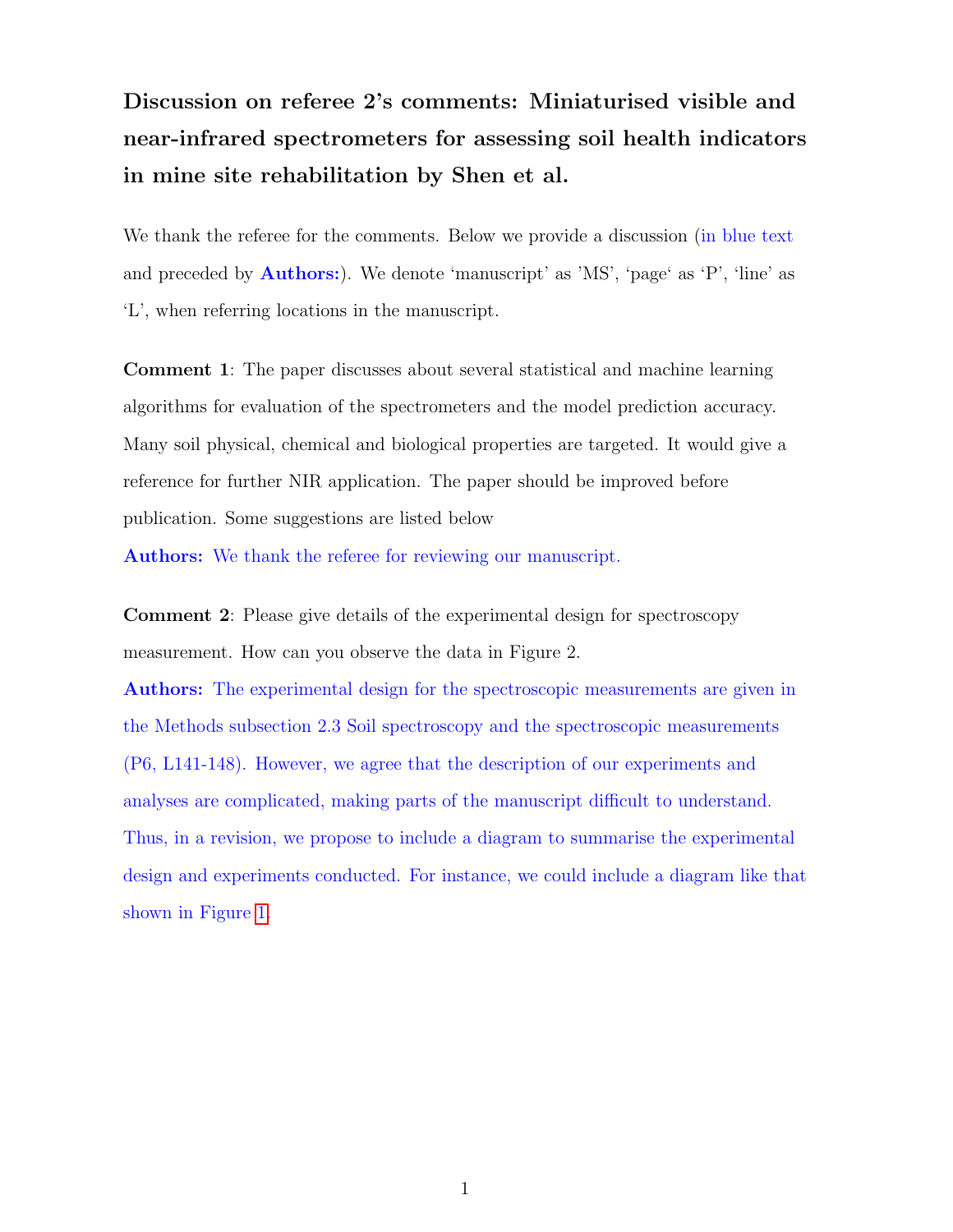

<span id="page-1-0"></span>Figure 1: Study design

One such figure should also help to clarify how we produced our results, including Fig. 2 in the submitted manuscript. For MS Fig. 2, we calculated the mean of the two replicates ( $Rep_A$  and  $Rep_B$ ) for each spectrometer, which gives the plots in the first column of Fig. 2 (MS, P11). We also derived the difference between  $\mathbb{R}e_{PA}$  and  $Rep_B$  using equation (1) (MS, P9) for each sample, which gives the second column in Fig.2. These plots show the repeatability of the spectroscopic measurements for each spectrometer. A smaller difference suggests better repeatability. The third column in Fig. 2 (MS, P11) shows results for the combined spectrometers.

Comment 3: I do not think that 56 samples for modeling is enough. Please prove and validate it, or I am not convinced of the results.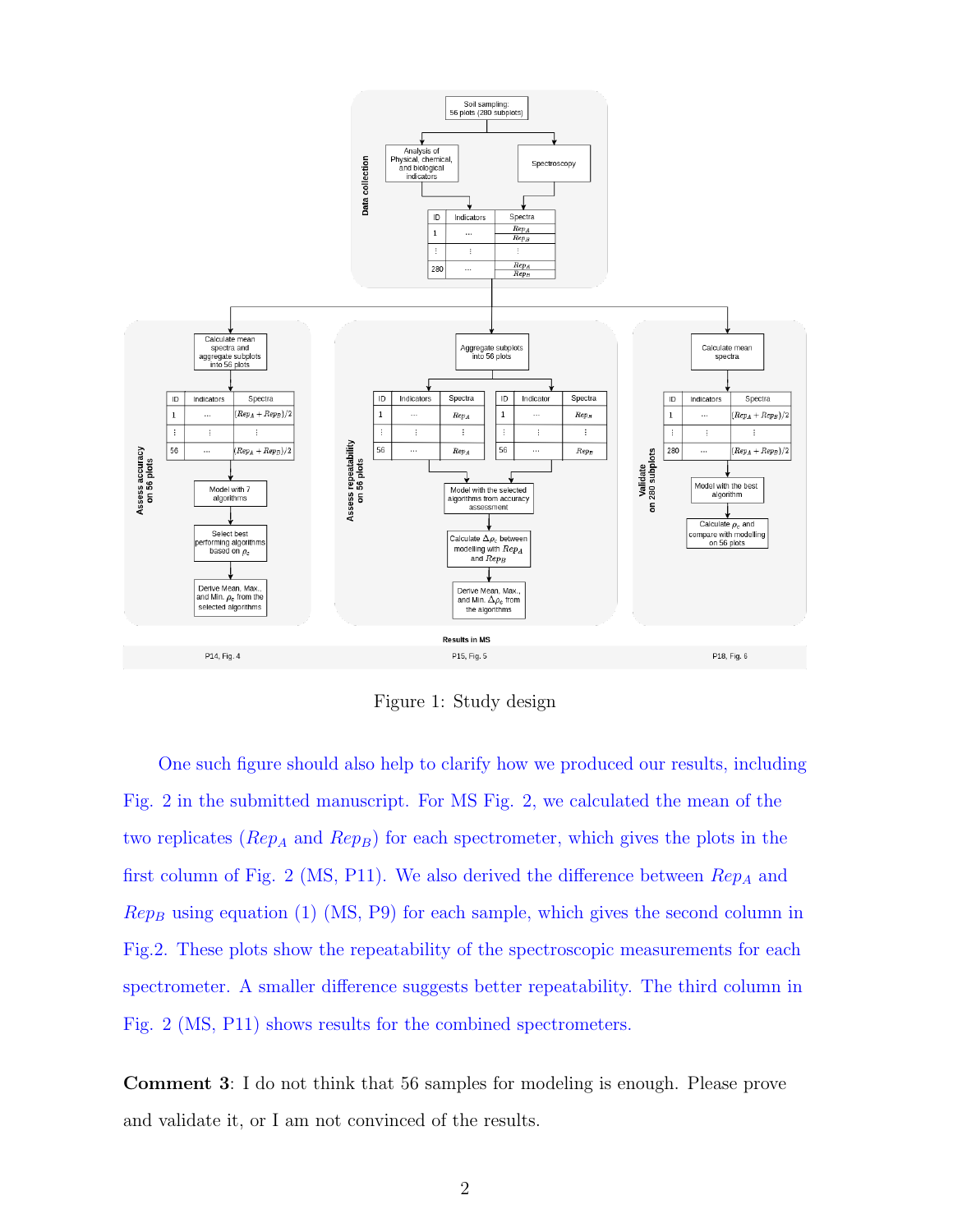Authors: In total, we collected, analysed, and measured with the spectrometers 280 soil samples from subplots (described in MS Methods, P5–7). We performed the assessments and modelling in two ways. First, we aggregated the 280 subplots into 56 plots and we performed the modelling and validation on the aggregated data and using 10-fold cross validation (described in sub-section 2.4.1 Assessment of the spectroscopic modelling algorithms with data from plot). We aggregated the data for two reasons, (i) soil samples from a single plot were assumed to be somewhat similar and (ii) computational efficiency, since we assessed in terms of accuracy and repeatability seven spectrometers and combinations using seven algorithms and 29 soil properties, which produced approximately 4263 model evaluations with 10-fold cross validation).

Second, to ensure that our validation with the 56 data from plots was reasonable, we also performed the modelling and validation with the 280 data from the subplots but this time using 10-fold-plot-out cross validation (described in sub-section 2.4.4 Assessment of the spectroscopic modelling with data from subplots). The results from both of these approaches were similar and demonstrate the robustness of the results.

Comment 4: The definition of Lin's concordance correlation is not given. Authors: We did provide a reference for the coefficient but in a revision we can of course also include a definition in L185 (MS P8) as follows:

 $\varphi_c$  measures the deviation from a 45-degree line of perfect agreement between the observed and predicted values. It ranges from -1 to 1, with 1 denoting perfect agreement.'

Comment 5: Analysis of prediction errors (like RMSE) are needed in results and discussions part.

Authors: Please note that we did provide analysis of the errors using the root mean squared error (RMSE), mean error (ME), and standard deviation of the error (SDE) (Table 5 in the MS). The RMSE quantifies the inaccuracy, ME the bias, and SDE for